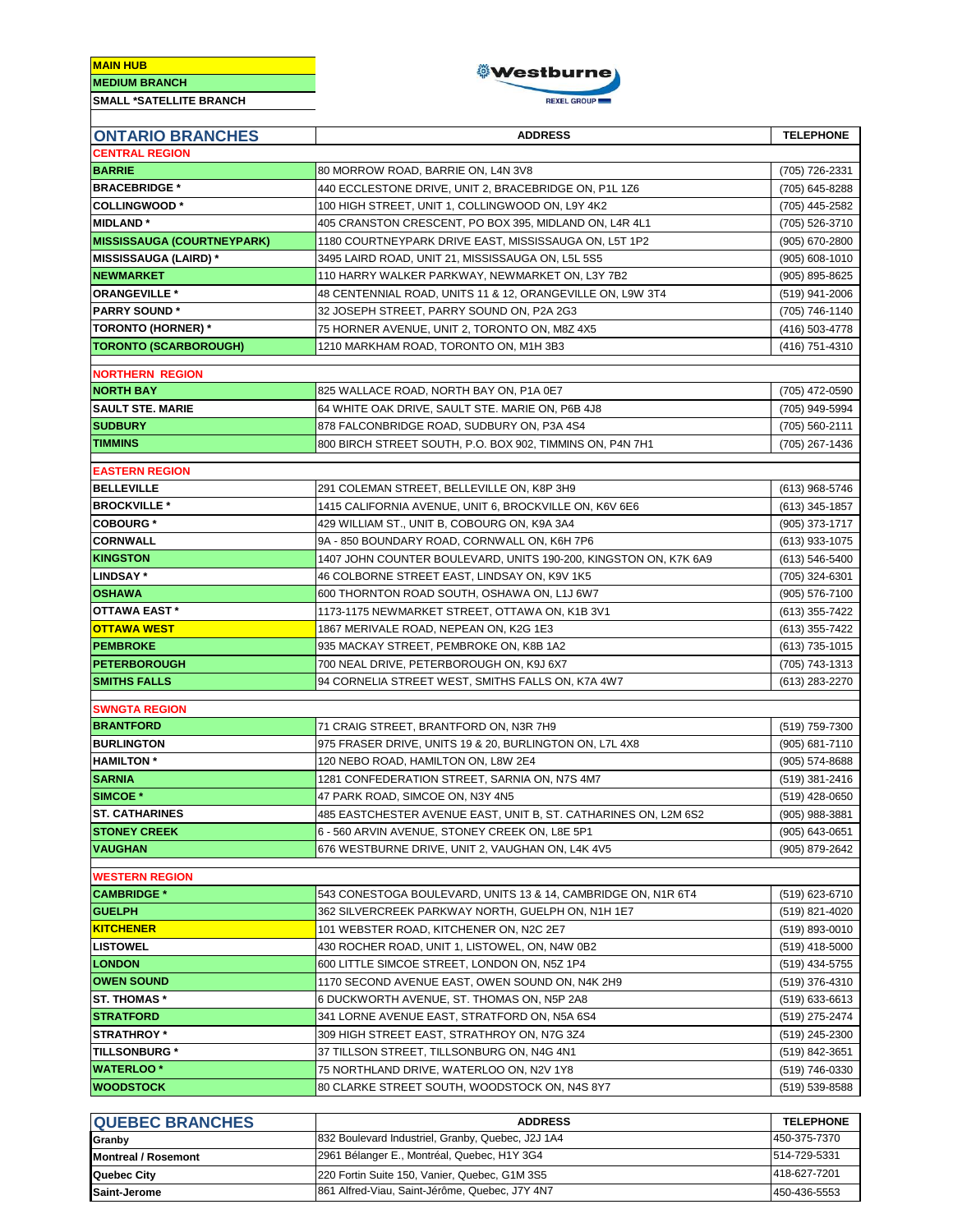

| <b>NEDCO Branches</b>  | <b>Division</b> | <b>Address</b>                      | City                     | <b>Postal Code</b> |
|------------------------|-----------------|-------------------------------------|--------------------------|--------------------|
| <b>BARRIE</b>          | <b>ONTARIO</b>  | 142 Commerce Park Drive Units S T U | <b>Barrie</b>            | <b>L4N 8W8</b>     |
| <b>BELLEVILLE</b>      | <b>ONTARIO</b>  | 3 - 200 Adam St                     | Belleville               | <b>K8N 2X9</b>     |
| <b>BRACEBRIDGE</b>     | <b>ONTARIO</b>  | 440 Ecclestone Drive 15 & 16        | Bracebridge              | P1L 1Z6            |
| <b>BRAMPTON</b>        | <b>ONTARIO</b>  | 270 Rutherford Road South #6-7      | Brampton                 | <b>L6W 3K7</b>     |
| <b>BRANTFORD</b>       | <b>ONTARIO</b>  | 51 Woodyatt Drive #1-2              | <b>Brantford</b>         | <b>N3R7K3</b>      |
| <b>BROCKVILLE</b>      | <b>ONTARIO</b>  | 19-333 California Ave               | <b>Brockville</b>        | <b>K6V 6N5</b>     |
| <b>BURLINGTON</b>      | <b>ONTARIO</b>  | 975 Fraser Drive #2-3               | Burlington               | L7L 4X8            |
| <b>CHATHAM</b>         | <b>ONTARIO</b>  | 480 Riverview Line Unit #3-4        | Chatham                  | N7M 5J5            |
| <b>COBOURG</b>         | <b>ONTARIO</b>  | 50 Veronica Street                  | Cobourg                  | <b>K9A0B8</b>      |
| <b>EVANS ETOBICOKE</b> | <b>ONTARIO</b>  | 299 Evans Avenue                    | Etobicoke                | M8Z 1K2            |
| <b>HAMILTON</b>        | <b>ONTARIO</b>  | 515 Wilson Street                   | Hamilton                 | <b>L8L 8H5</b>     |
| <b>KANATA</b>          | <b>ONTARIO</b>  | 2710 Carp Rd D                      | Carp                     | <b>K0A 1L0</b>     |
| <b>KINGSTON</b>        | <b>ONTARIO</b>  | 1407 John Counter Blvd              | Kingston                 | <b>K7K 6A9</b>     |
| <b>KIRKLAND LAKE</b>   | <b>ONTARIO</b>  | 11 George Street                    | <b>Kirkland Lake</b>     | <b>P2N 3G7</b>     |
| <b>KITCHENER</b>       | <b>ONTARIO</b>  | 20 Steckle Place, Unit 4            | Kitchener                | <b>N2E 2C3</b>     |
| <b>LINDSAY</b>         | <b>ONTARIO</b>  | 16 Commerce Place                   | Lindsay                  | <b>K9V 5Y4</b>     |
| <b>LONDON</b>          | <b>ONTARIO</b>  | 304 Adelaide Street South           | London                   | <b>N5Z3L2</b>      |
| <b>MARKHAM</b>         | <b>ONTARIO</b>  | 560 Denison Street                  | Markham                  | <b>L3R 1B8</b>     |
| <b>MILTON</b>          | <b>ONTARIO</b>  | 274 Alliance Road #6-7              | Milton                   | L9T 2V2            |
| <b>MISSISSAUGA</b>     | <b>ONTARIO</b>  | 5600 Keaton Crescent                | Mississauga              | L5R 3G3            |
| NEWMARKET              | <b>ONTARIO</b>  | 3 - 120 Harry Walker Parkway        | Newmarket                | L3Y 7B2            |
| <b>NORTH BAY</b>       | <b>ONTARIO</b>  | 755 Wallace Road                    | North Bay                | P1B 8G4            |
| <b>OAKVILLE</b>        | <b>ONTARIO</b>  | 2245 Wyecroft Road Units #7-8       | Oakville                 | L6L 5L7            |
| <b>ORILLIA</b>         | <b>ONTARIO</b>  | 23 Progress Dr #5                   | Orillia                  | L3V 6H1            |
| <b>OSHAWA</b>          | <b>ONTARIO</b>  | 555 Wentworth St E Units 9 & 10     | Oshawa                   | <b>L1H 3V8</b>     |
| <b>OTTAWA</b>          | <b>ONTARIO</b>  | 700 Industrial Ave                  | Ottawa                   | K1G 0Y9            |
| <b>PERTH</b>           | <b>ONTARIO</b>  | 130 Collings Street, RR #6          | Perth                    | <b>K7H3C8</b>      |
| <b>PETERBOROUGH</b>    | <b>ONTARIO</b>  | 765 The Kingsway                    | Peterborough             | K9J 6W7            |
| QUEENS QUAY            | <b>ONTARIO</b>  | 200 Queens Quay East Unit #3-1      | Toronto                  | M5A 4K9            |
| <b>SAULT STE MARIE</b> | <b>ONTARIO</b>  | 80 White Oak Drive East             | Sault Ste. Marie         | P6B 4J7            |
| <b>SCARBOROUGH</b>     | <b>ONTARIO</b>  | 670 Progress Ave                    | Scarborough              | M1H 3A4            |
| <b>ST CATHARINES</b>   | <b>ONTARIO</b>  | 1-128 Grantham Avenue South         | St. Catharines           | L2P 3H3            |
| <b>SUDBURY</b>         | <b>ONTARIO</b>  | 2-1785 Frobisher Street             | Sudbury                  | P3A 6C8            |
| <b>TIMMINS</b>         | ONTARIO         | 870 Algonquin Boulevard East        | <b>Timmins</b>           | P4N 1B7            |
| VAUGHAN                | <b>ONTARIO</b>  | 107 Whitmore Rd                     | Vaughan                  | L4L 6E2            |
| <b>WINDSOR</b>         | <b>ONTARIO</b>  | 3040 Deziel Drive                   | Windsor                  | <b>N8W 5A5</b>     |
| <b>BAIE COMEAU</b>     | <b>QUEBEC</b>   | 3 Avenue Babin                      | Baie-Comeau              | G4Z 3A5            |
| <b>BROSSARD</b>        | QUEBEC          | 4200 Boul Matte F                   | <b>Brossard</b>          | J4Y 2Z2            |
| <b>CHICOUTIMI</b>      | QUEBEC          | 1260 Rue de la Manic                | Chicoutimi               | G7K 1A2            |
| <b>DRUMMONDVILLE</b>   | QUEBEC          | 845 Rue Cormier                     | Drummondville            | J2C 6P7            |
| <b>GATINEAU</b>        | <b>QUEBEC</b>   | 95 Rue Noel                         | Gatineau                 | J8Z 0A6            |
| LAVAL                  | QUEBEC          | 1639 Desserte Nord Autoroute 440    | Laval                    | H7L 3W3            |
| LOCKE                  | QUEBEC          | 505 Rue Locke                       | Saint-Laurent            | <b>H4T 1X7</b>     |
| QUEBEC                 | <b>QUEBEC</b>   | 625 Rue des Rocailles               | Québec                   | G2J 1A2            |
| SEPT-ILES              | QUEBEC          | 440 Avenue Quebec                   | Sept-Îles                | G4R 1J7            |
| <b>SHERBROOKE</b>      | <b>QUEBEC</b>   | 4110 Boulevard Industriel           | Sherbrooke               | J1L 2S6            |
| ST-JEAN RICHELIEU      | QUEBEC          | 100 Rue Pierre-Caisse #850          | Saint-Jean-sur-Richelieu | J3B 7Y5            |
| ST-JEROME              | <b>QUEBEC</b>   | 200 Boulevard Roland-Godard         | Saint-Jérôme             | <b>J7Y 5C7</b>     |
| <b>TROIS-RIVIERES</b>  | <b>QUEBEC</b>   | 2400 Rue de l'Industrie             | Trois-Rivières           | G8Z 4R5            |
| VAL DOR                | QUEBEC          | 22 Rue Turgeon                      | Val-d'Or                 | J9P 0A6            |
| VALLEYFIELD            | QUEBEC          | 120 Boulevard Monseigneur-Langlois  | Salaberry-de-Valleyfield | <b>J6S 0A7</b>     |